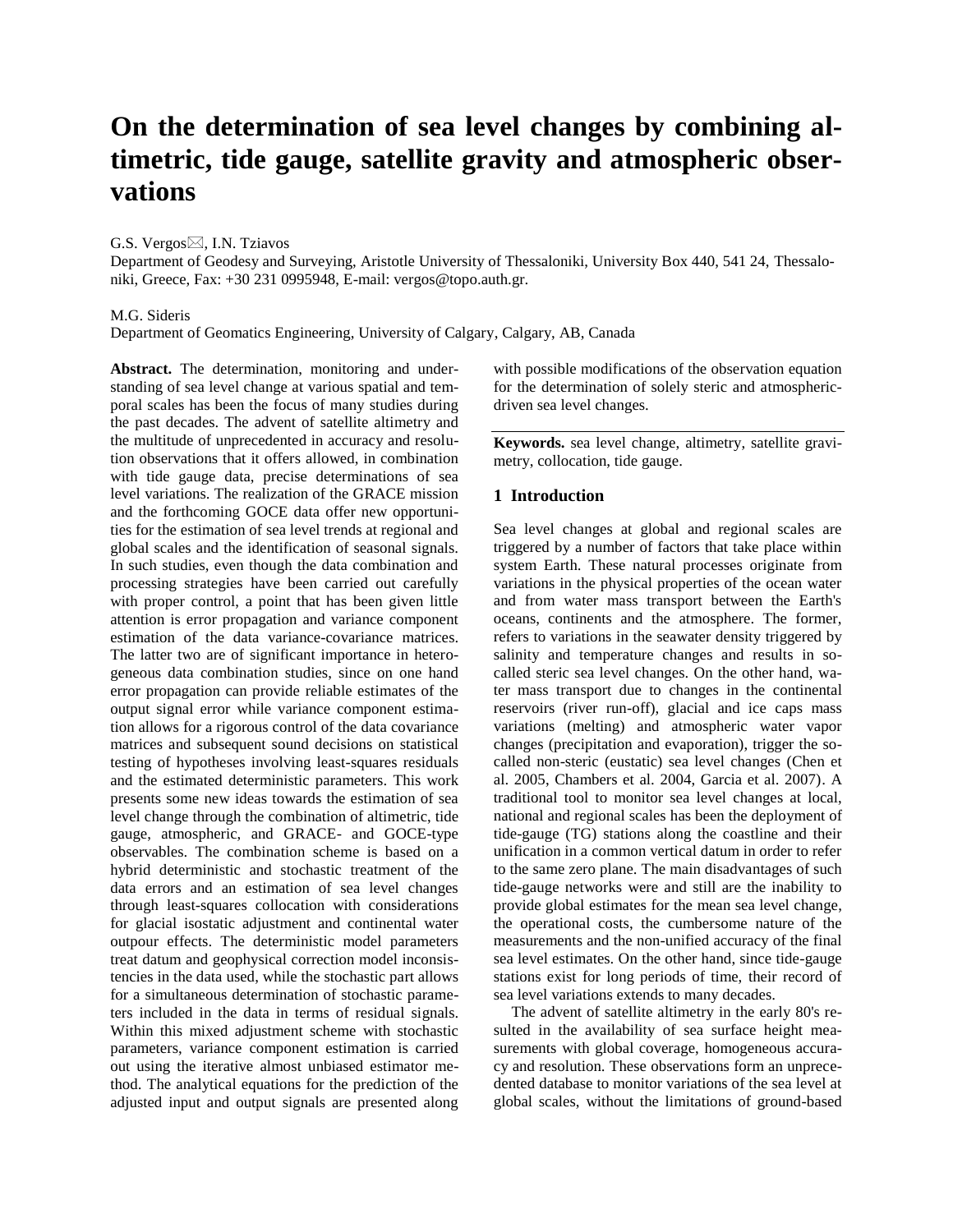observations. Moreover, the original exact repeat missions (ERM) of ERS1 and TOPEX/Poseidon were followed by ERS2/ENVISAT and JASON1/JASON2 respectively, which are set at the exact same orbit as their predecessors (Chelton et al. 2001). In that way, a 20-year record of observations for the sea level is available from altimeters on-board satellites. The only disadvantages in the altimetric measurements for sea level monitoring are that a) their record is not as long as that of the tide-gauges, so that no definite conclusions can be drawn w.r.t. long-term predictions and trends for the sea level variations and b) due to the scattering of the radar pulse close to the coastline and in shallow-water regions their correlation with TG measurements not trivial. It should be pointed out that the TG and altimetric observations record both components, steric and non-steric, of the sea level change. Therefore if one would like to determine only the steric component then oceanographic observations about the salinity and temperature need to be employed. On the other hand, eustatic sea level changes imply the use of some models for water mass changes within the ocean, continents and atmosphere system.

This situation arrived at a landmark in March 2002, when the Gravity Recovery and Climate Experiment (GRACE) mission was launched. The twin GRACE satellites operating in SST-ll (low-low satellite to satellite tracking) mode, managed to provide invaluable observations of the spatio-temporal variations of the Earth's gravity field. These are utilized through the 10 day and monthly gravity field models generated from GRACE data, so that their differences with a mean (static) gravity field yield gravity variations. The variations are expressed as lateral mass changes under the assumption that they are caused by redistributions of the continental, oceanic and atmospheric water mass (Garcia et al. 2006). Based on its instrumentation, orbit and measurement precision, GRACE quantifies vertical integrated water mass changes with an accuracy of a few mm for spatial scales of ~400 km. Water mass changes are expressed as geoid height anomalies with respect to a static field, by evaluating time-dependent  $(\delta C_{nm}(t)$  and  $\delta S_{nm}(t)$  spherical harmonic coefficients (Lombard et al. 2007, Swenson and Wahr 2002). The latter, result as differences between the temporal and mean expansions of the Earth's gravity field in spherical harmonics coefficients.

From the previous analysis it becomes evident that new prospects, as far as sea level change monitoring is concerned, are offered. A combination scheme that utilizes satellite altimetry, GRACE and tide gauge data would in fact manage to lead to the optimal estimation of both steric and non-steric sea level anomalies (SLA) at variable spatial and time scales. If these observations are coupled with the forthcoming GOCE measurements of the second order derivatives of the Earth's potential,

which will result to more accurate estimates of the static geoid, then a heterogeneous data combination methodology can be outlined in order to estimate both sea level changes as well as the time-varying and quasistationary sea surface topography. In modern day geodetic research one of the most versatile, among others (Sansò and Sideris 1997, Tziavos et al. 1998), and rigorous combination methods is that based on leastsquares collocation (Moritz 1980). This study focuses on the presentation of a combination scheme based on a hybrid deterministic and stochastic treatment of the data errors and an estimation of sea level changes through least-squares collocation (LSC). The deterministic model parameters treat datum and geophysical correction model inconsistencies in the data used (satellite altimetry and GRACE observations), while the stochastic part allows for a simultaneous determination of stochastic parameters included in the data in terms of residual signals. Analytical equations for the prediction of the adjusted input and output signals are presented along with reliable estimates of the output signal error covariance matrices. Finally, within this mixed adjustment scheme with stochastic parameters, a note on variance component estimation is carried out either using minimum norm quadric unbiased estimation or iterative almost unbiased estimator methods.

## **2 Data and observation equations**

The analysis presented herein is based on the assumption that satellite altimetry, GRACE, GOCE and tidegauge observations are available. Furthermore, we assume that all time-varying observations refer to the same epoch, thus we neglect the variable of time *t* in the observation equations. For multi-epoch data, e.g.,  $t_i$  { $i = 1, 2, ..., n$ }, n-times more observations equations would be available.

## **2.1 Satellite altimetry observations**

Altimeters on-board satellites practically measure the instantaneous height of the sea surface from a reference ellipsoid. The observation equation for the altimetric measurements can be written as:

$$
h^{\text{SSH}} = h_{\text{alt}}^{\text{SLA}} + h^{\text{MSS}} + v^{\text{alt}} \,, \tag{1}
$$

where  $h^{SSH}$  are the altimetric sea surface heights (SSHs),  $h_{alt}^{SLA}$  denotes the sea level anomaly (SLA) as observed by the altimeter,  $h^{MSS}$  denotes the mean sea surface (MSS) and  $v^{alt}$  are the errors of the observations, which are estimated to be ~4 mm (Chelton et al. 2001). Note that  $h_{alt}^{SLA}$ , contrary to GRACE measurements, contains both the steric an the non-steric components of the sea level variations. Some considerations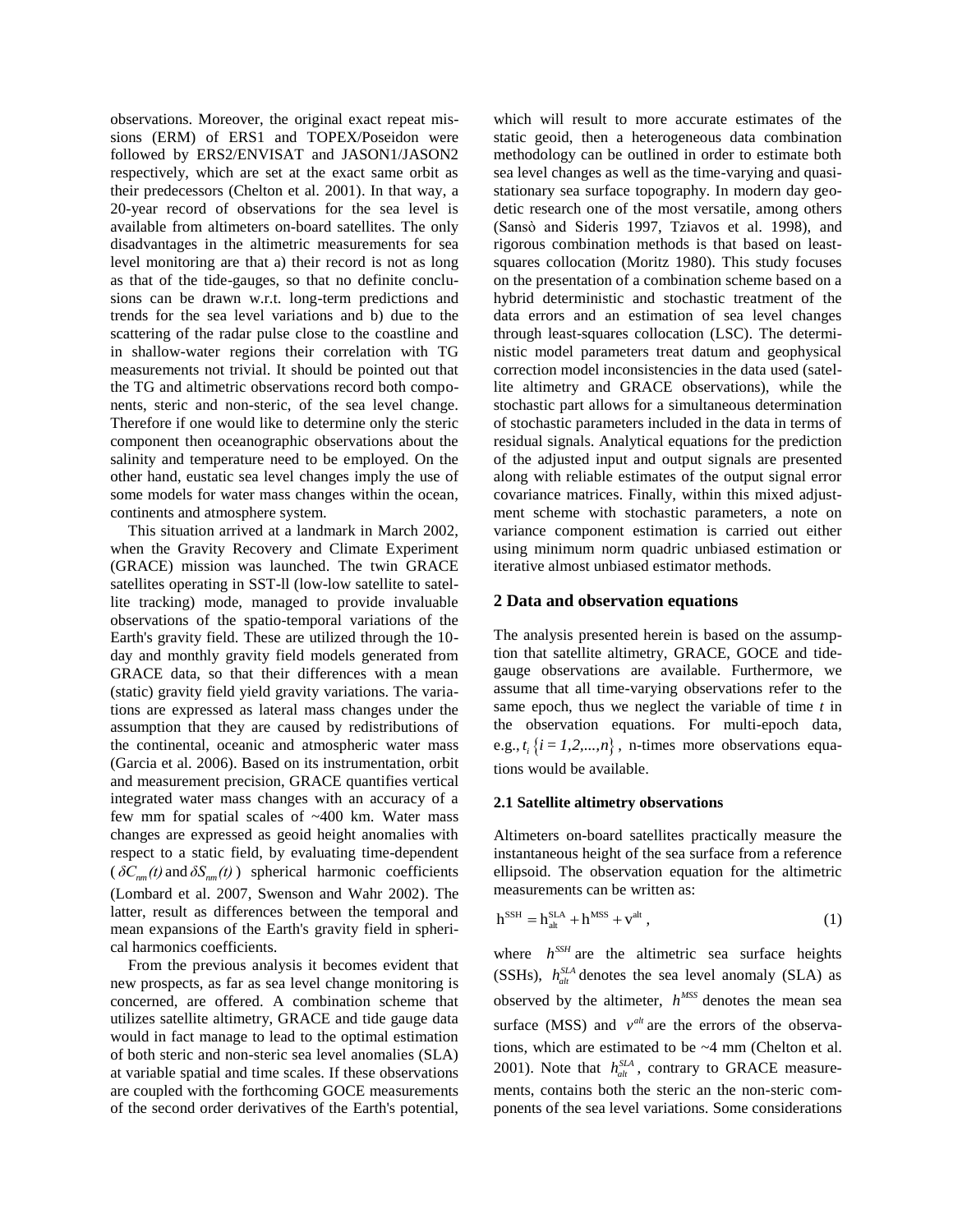for the altimetric measurements are a) all geophysical and instrumental corrections need to be applied, b) they also need to be corrected for the inverse barometric (IB) effect, so that the total ocean mass signal will be accounted for (Garcia et al. 2007, Vergos et al. 2005), and c) the contribution of the glacial isostatic adjustment (GIA), which reduces the global mean sea level by  $\sim$ -0.3 mm/y needs to be accounted for in order to explain the altimeter sea level rise due to climate factors (Lombard et al. 2007). Note that the IB correction should be exercised with care, since GRACE data observe the real water mass signal so in order to be consistent with that altimetric observations should not be IB-corrected in that case. On the other hand if we are interested on the total ocean mass signal then the IB correction should be applied to altimetry data and restored to GRACE observations. In Eq. (1)  $h_{\text{alt}}^{SLA}$  contains both the steric and non-steric SLA, so it can be written as  $h_{\text{alt}}^{SLA} = h_{\text{steric}}^{alt^{SLA}} + h_{\text{non-steric}}^{alt^{SLA}}$  where the steric effect equals to that of the time-varying sea surface topography (SST) *δζ*. Knowing that the MSS height can be expressed in terms of the geoid height *N* and the quasistationary SST  $\zeta^c$  we can re-write Eq. (1) as:

$$
h^{\text{SSH}} = h_{\text{alt}}^{\text{SLA}} + N + \zeta^{\text{c}} + v^{\text{alt}}.
$$
 (2)

If multi-mission satellite altimetry data are to be used, bias  $a^{alt}$  and tilt  $b^{alt}$  parameters can be introduced in Eq. (2) to account for orbital errors, multi-mission MSL deviations, remaining tidal-effects, datum inconsistencies, etc. Therefore the final observation equation for altimetric data can be formed

$$
h^{\text{SSH}} = h_{\text{alt}}^{\text{SLA}} + N + \zeta^{\text{c}} + a^{\text{alt}} + b^{\text{alt}} \delta t + v^{\text{alt}}.
$$
 (3)

#### **2.2 Tide-gauge and GPS observations**

For the incorporation of tide-gauge observations we assume that a local TG is available so that a locally determined MSS  $H_{TG}^{MSS}$  from its series of measurements is available. Moreover, it is equipped with a GPS receiver so that its ellipsoidal height  $h^{TG}$  can be determined. Then we can write the initial observation equation for the TG measurements as:

$$
h^{TG} = H_{TG}^{MSS} + N + \zeta^c + a^{TG} + v^{TG}, \qquad (4)
$$

where  $v^{TG}$  are the errors of the observations and  $a^{TG}$  is a bias parameter to account for the deviation of the local MSL, determined by the TG station, compared to the global one determined by altimetry. Note that this bias parameter can be also regarded as the deviation between a so-called local geoid (local equipotential surface *W<sup>o</sup>* determined by the TG measurements) and a global geoid. It is acknowledged that the incorporation of GPS observations to TG data limits their record, but

it is required in order to relate them to geoid heights. The term  $H_{TG}^{MSS}$  can be further decomposed in order to include the instantaneous observations of the TG station  $H_{TG}^{ISL}$  and the SLA  $h^{SLA}$ , since  $H_{TG}^{MSS} = H_{TG}^{ISL} + h^{SLA}$ . Note that  $h^{SLA}$  is no more the local SLA observed by the TG, but the so-called global one since the bias term  $a^{TG}$  has been included in the observation equation. If we further decompose the errors of the observations in those due to the GPS measurements and the ISL and SLA measurements of the TG we arrive at the final observation equation for the TG records:

$$
h^{TG} = H_{TG}^{ISL} + h^{SLA} + N + \zeta^c + a^{TG} + v^{h_{TG}} + v^{h_{TG}^{SI}} + v^{h^{SLA}}.
$$
 (5)

## **2.3 GOCE observations**

GOCE, was launched in March 17, 2009 and through its satellite gradiometry measurement principle will provide observations of the disturbing potential and its second order derivatives. It is foreseen that the geopotential models that will result from GOCE, in the form of spherical harmonic expansions of the Earth's potential, will have a cumulative geoid accuracy of 1 cm to degree and order 200. For GOCE observations to be included in the combination scheme, we assume that a) data for the disturbing potential *T* and its second order derivatives  $T_{rr}$  are available and b) these observations are processed ones, i.e., they represent the static gravity field as sampled by GOCE. The observation equations can then be written as:

$$
T = T^{GOCE} + v^{T^{GOCE}},
$$
\n
$$
\tag{6}
$$

$$
T_{\rm m} = T_{\rm m}^{\rm GOCE} + v^{T_{\rm m}^{\rm GOCE}}.
$$
\n(7)

In Eqs. (6) and (7)  $v^T$  and  $v^{T_T}$  are prediction errors of *T* and  $T_{rr}$  with given covariance and cross-covariance structure.

### **2.4 GRACE observations**

As it has already been mentioned, GRACE data are available in terms of spherical harmonics expansion of the geoid as static 10-day and monthly fields. Since we are interested in mass variations we will utilize the differences between a variable and the static model in order to have available at hand geoid height (actually potential) changes. These can be translated into water thickness equivalent, thus allowing the determination of sea level changes. It should be once again stressed that GRACE data over the oceanic domain *observe* only the variations of the sea level due to ocean mass change and not the steric part of it. Lets assume that we take the difference between a GRACE monthly solution w.r.t. to a mean field then the geoid height variation  $N(t)$  can be expressed as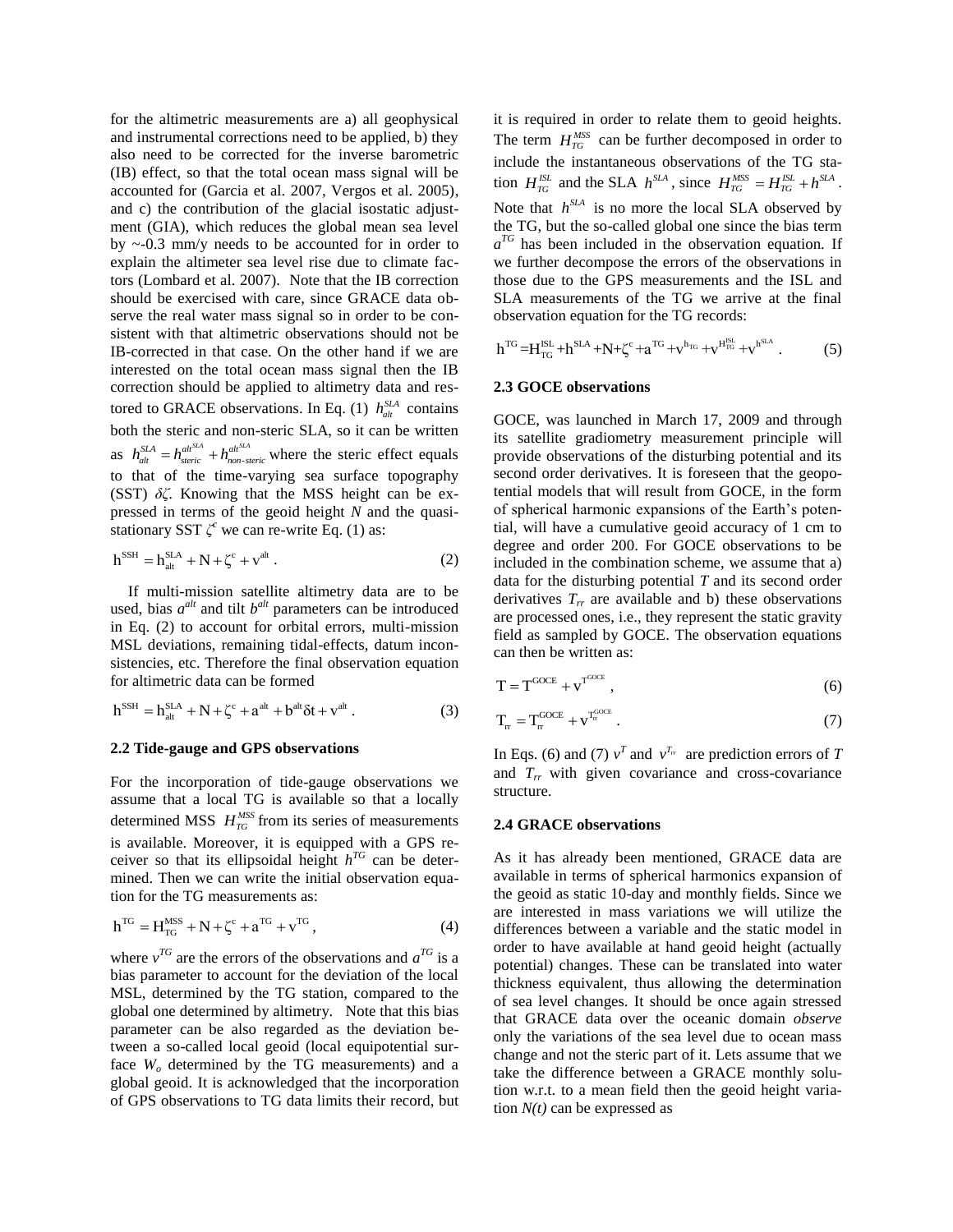$$
\delta N(t) = R \sum_{n=1}^{\infty} \sum_{m=0}^{n} \left\{ \overline{P}_{nm} \left( \cos \theta \right) \right. \\ \left[ \delta \overline{C}_{nm} \left( t \right) \cos m \lambda + \delta \overline{S}_{nm} \left( t \right) \sin m \lambda \right] \right\} \tag{8}
$$

where  $\delta$ *{.}* denotes difference and all other terms in Eq. (8) are known and need not be defined (Heiskanen and Moritz 1967). Then surface mass variations can be determined (Garcia et al. 2006)

$$
\Delta \sigma = \frac{R \rho_{E}}{3} \sum_{n=1}^{\infty} \sum_{m=0}^{n} \left\{ \left( \frac{2n+1}{1+\kappa_{n}} \right) \overline{P}_{nm} \left( \cos \theta \right) \right\}
$$
  

$$
\left[ \delta \overline{C}_{nm} \cos m \lambda + \delta \overline{S}_{nm} \sin m \lambda \right] \right\}
$$
 (9)

where  $\rho_E$  is a mean density of solid Earth and  $\kappa_n$  denotes load love numbers. Finally, utilizing the mass variations *Δζ* GRACE inferred SLA can be determined:

$$
h_{\text{GRACE}}^{\text{SLA}} = \frac{\Delta \sigma}{1.029} [\text{mm}], \qquad (10)
$$

If we combine the GRACE SLA observations with the corresponding ones from altimetry, we can write the final observation equation for GRACE data

$$
h_{\text{GRACE}}^{\text{SLA}}=h_{\text{alt}}^{\text{SLA}}-h_{\text{steric}}^{\text{SLA}}+v_{\text{GRACE}}^{\text{NLA}}\;, \hspace{1.5cm} (11)
$$

Some notes for the GRACE data and resulting SLA should be pointed out. GRACE spherical harmonic expansions do not include degree1 harmonics, therefore in order to be consistent with the altimetric data (T/P, JASON1/2, etc.) the ones used for the latter should be employed. Furthermore, during GRACE data processing, atmospheric and barotropic models are used to eliminate atmospheric and ocean loading effects. But, since we are interested in the full ocean signal (see also the discussion in section 2.1 for the altimetry data), these need to be restored in consistency with the ones applied for the altimetric data processing (Garcia et al. 2007). Finally, GRACE data need to be corrected for the GIA where a linear term of  $\sim$ 1.7 mm/y is sufficient (Lombard et al. 2007).

#### **3 Data combination**

Having outlined the observation equations for the input data to be used, Eqs.  $(3)$ ,  $(5)$ ,  $(6)$ ,  $(7)$  and  $(11)$  we can compact them in the following form based on LSC with parameters

$$
y = Ax + s + v, \qquad (12)
$$

where the bold faced letters denote vectors, *y* is the vector of observations, *x* is the vector of parameters, *A* is the design matrix,  $s$  is the vector of signals and  $v$  is the vector errors. Based on the analysis of the observations to be used we can write the full observation vector

$$
\mathbf{y} = \begin{bmatrix} \mathbf{h}_{\text{nsH}}^{\text{SSH}} & \mathbf{h}_{\text{TG}}^{\text{T}} & \mathbf{h}_{\text{GRACE}}^{\text{SLA}^{\text{T}}} & \mathbf{T}_{\text{pr}}^{\text{T}} & \mathbf{T}_{\text{pr}}^{\text{T}} \end{bmatrix}^{\text{T}}, \qquad (13)
$$

where we assume to have available *m* altimetric, *q* TG, *k* GRACE and *p* GOCE observations and the vector of deterministic parameters as

$$
\mathbf{x} = \begin{bmatrix} \cdots \\ a^{\text{alt}} \\ b^{\text{alt}} \\ \cdots \end{bmatrix}_{m \times I} \quad a^{\text{TG}} \quad 0_{(k+2p) \times I} \quad \begin{bmatrix} 1 \\ 0 \end{bmatrix} . \tag{14}
$$

The signals must all be consistently related through one and the same covariance function, so we can write the matrix of signals (Barzaghi et al. 2009)

$$
\mathbf{s} = \begin{bmatrix} \frac{1}{\gamma} \mathbf{T} + \zeta^{c} + \mathbf{h}_{\text{alt}}^{\text{SLA}} \\ \frac{1}{\gamma} \mathbf{T} + \zeta^{c} + \mathbf{H}_{\text{TG}}^{\text{SLA}} \\ \frac{1}{\gamma} \delta \mathbf{T} - \delta \zeta \\ \mathbf{T} \\ \mathbf{T}_{\text{rr}} \end{bmatrix} . \tag{15}
$$

Note that in Eq. (15) instead of  $h_{\text{steric}}^{SIA}$  we have used the signal of the time-varying SST *δζ* which is equivalent. The same holds for  $h_{\text{steric}}^{ab^{SIA}}$  as it is already mentioned in §2.1.

If we assume that: a) the noises of the input data are independent from one another and from  $T$ , b)  $\delta \zeta$  has some isotropic covariance (CV) function over the area under study, c)  $\delta \zeta$  is independent of *T* and from all other noises and errors,  $d$ ) the errors  $\nu$  are noises with either given variances or prediction errors with known CV structure,  $e$ )  $T$  has some isotropic covariance function, f)  $c_n(T)$  are the degree variances of the geopotential model up to its maximum degree  $n_{max}$  and we further denote  $\sigma_n(T)$  the degree variances from  $n_{max}$  to  $\infty$ , then we can write the covariance function of *T* as

$$
C_{TT} (P,Q) = \left(\frac{GM}{R}\right)^2 \sum_{n=0}^{n_{max}} c_n (T) \left(\frac{R^2}{r_0 r_p}\right)^{n+1} P_n \left(\cos \psi_{PQ}\right) + \\ + \left(\frac{GM}{R}\right)^2 \sum_{n=n_{max}+1}^{\infty} \sigma_n (T) \left(\frac{R_B^2}{r_0 r_p}\right)^{n+1} P_n \left(\cos \psi_{PQ}\right)
$$
 (16)

where  $R_B$  denotes depth to Bjerhammar sphere and the degree variances  $\sigma_n(T)$  can be determined by the Tscherning and Rapp (1974) model. Having our fundamental CV function we can determine all auto- and cross-covariance function of all other functionals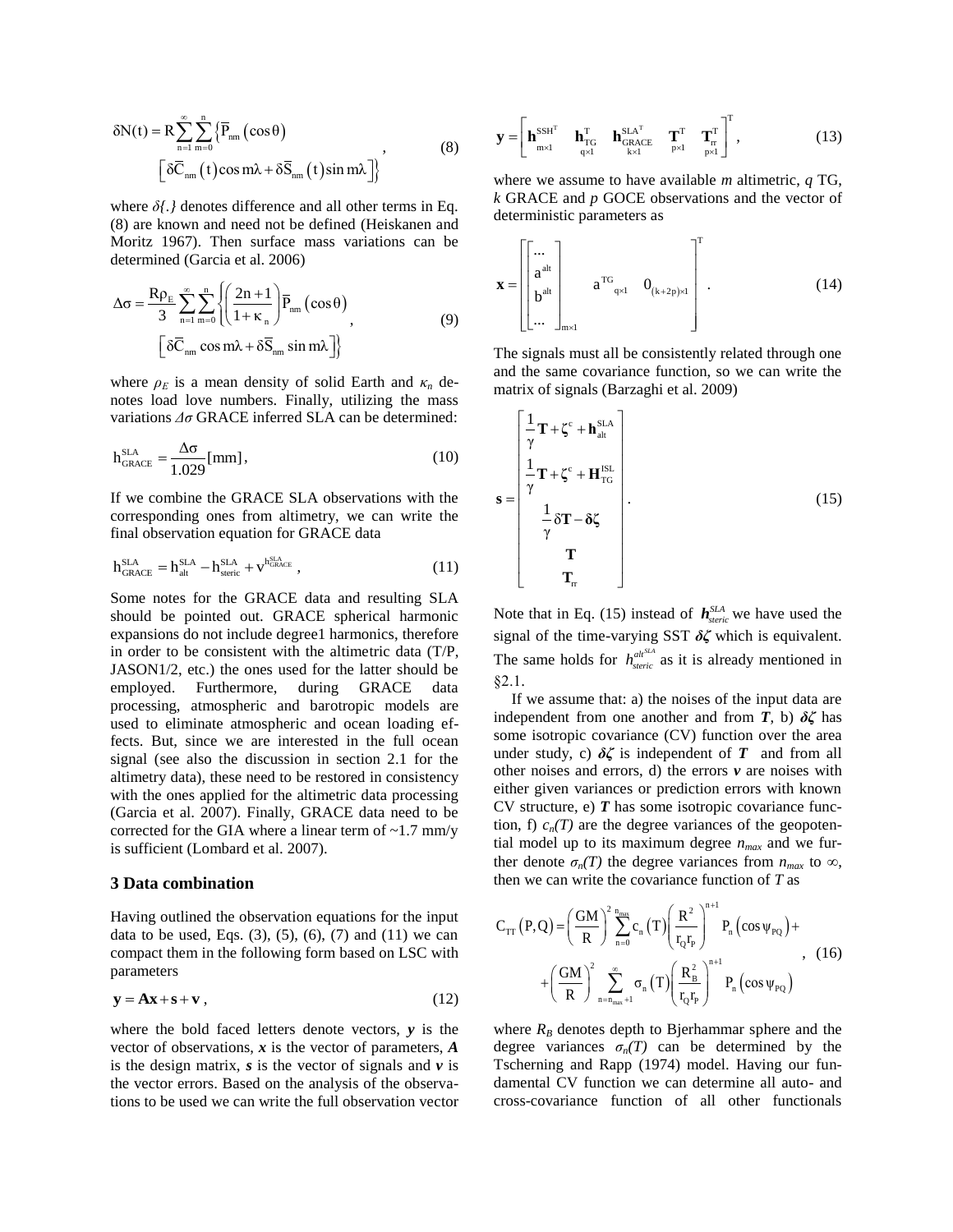through covariance propagation (see Barzhaghi et al. 2009 for analytical expressions).

In complete analogy we can define the covariance function of the quasi-stationary SST as

$$
\mathbf{C}_{\zeta^c \zeta^c} = \sum_{n=0}^{\infty} \sigma_n \left( \zeta^c \right) \left( \frac{R_B}{R} \right)^{2(n+1)} P_n \left( \cos \psi \right), \tag{17}
$$

where  $\sigma_n(\zeta^c)$  are the degree variances of  $\zeta^c$ . Note that in all cases the analytical covariance function models should agree to the empirical values available for the area under study in order to represent the local statistical characteristics of the signal under consideration, i.e., the quasi-stationary SST in this case (Knudsen 1991). For the description of the behaviour of the degree variances given in Eq. (16), Knudsen (1987, 1992, 1993) and Knudsen and Tscherning (2006) use a 3rd degree Butterworth filter so that the degree variances of the MDT are given as:

$$
\left(\sigma_n\left(\zeta^c\right)\right)^2 = b\left(\frac{k_2^3}{k_2^3 + n^3} - \frac{k_1^3}{k_1^3 + n^3}\right). \tag{18}
$$

The factors  $b$ ,  $k_1$ ,  $k_2$  and  $R_B$  are determined so that the analytic model fits the empirical values describing the statistical characteristics of the quasi-stationary SST in the area under study and more precisely the variance and the correlation length. Various such models of the quasi-stationary SST are available and can be employed as for instance the one by Rio (Rio and Hernandez 2004).

For the GRACE data covariance function, Eq (16) is to be used with the only difference that the signal degree variances are now expressed as

$$
\sigma_{n}(\delta T) = R^{2} \sum_{n=1}^{n_{max}} \sum_{m=0}^{n} \left\{ \left( \delta \overline{C}_{nm} \right)^{2} + \left( \delta \overline{S}_{nm} \right)^{2} \right\},
$$
\n(19)

The final covariance function that we need to determine in order to have the complete problem set-up and proceed to the estimation of the signals is that of the time-varying SST. In Knudsen (1991) a model of the signal degree variances of the *δζ* has been introduced, so that since  $\delta \zeta$  varies with time, time-dependency should enter in the computation of *Cδζδζ* in a way that temporal correlations are given in the same way as spatial ones. Therefore, for some time-separated points *Δt=|t-t|* the covariance function can be expressed as:

$$
\mathbf{C}_{\delta\zeta\delta\zeta}(\psi,\Delta t) = \begin{cases} \sum_{\alpha=\delta}^{\infty} (\psi,\Delta t) \sin\left(\frac{\omega}{\zeta}\right)^2 P_n \cos\left(\psi + \kappa^{\delta\zeta}\Delta t\right) \sin\left(\psi + \kappa^{\delta\zeta}\Delta t\right) \le \pi \\ 0 & \text{for } \left(\psi + \kappa^{\delta\zeta}\Delta t\right) > \pi \end{cases}, (20)
$$

where  $\kappa^{\delta \zeta}$  is a conversion factor representing in the case of the time-varying SST the correlation time of the

signal. This should be studied and determined in each region under study, since the characteristics of *δζ* vary significantly for each area and in open or closed sea regions (Knudsen and Tscherning 2006). The degree variances  $\sigma_n(\delta \zeta)$  are determined as in Eq. (17) in order to fit the local characteristics of the time-varying SST. Since the time-varying SST is triggered by salinity and temperature variations, in-situ oceanographic data and climatology models can be used for the fit of the analytical model to empirical values.

Given the analytical expressions for the covariance functions of all observations, it is possible to proceed to the simultaneous estimation of the deterministic parameters and of the signals  $\zeta^c$ ,  $\delta \zeta$ , *T*,  $h_{\text{non-steric}}^{SLA}$ , etc., along with their prediction errors as:

$$
\hat{\mathbf{x}} = \left(\mathbf{A}^{\mathrm{T}} \mathbf{C}_{\mathrm{yy}}^{\mathrm{T}} \mathbf{A}\right)^{-1} \mathbf{A}^{\mathrm{T}} \mathbf{C}_{\mathrm{yy}}^{\mathrm{T}} \mathbf{y},\tag{21}
$$

$$
\hat{\zeta}^{\rm c}\left(P\right) = \mathbf{C}_{\zeta\rm s}\left(P,\cdot\right) \mathbf{C}_{\rm y}^{\rm l}\left(\mathbf{y} - \mathbf{A}\hat{\mathbf{x}}\right),\tag{22}
$$

$$
\sigma_{\zeta^c}^2(P) = C_{\zeta^c \zeta^c} (P, P) - C_{\zeta^c s} \left\{ C_{yy}^1 - C_{yy}^1 A N^{-1} A^T C_{yy}^1 \right\} C_{s\zeta^c} .
$$
 (23)

$$
\hat{h}_{STERC}^{SLA}\left(P\right) = \mathbf{C}_{h_{STERC}^{SLA}}\left(P, \cdot\right) \mathbf{C}_{y}^{-1}\left(\mathbf{y} - \mathbf{A}\hat{\mathbf{x}}\right),\tag{24}
$$

$$
\sigma_{\hat{h}_{\text{STERC}}^{SLA}}^{2}(P) = \mathbf{C}_{\hat{h}_{\text{STERC}}^{SLA},\hat{h}_{\text{STERC}}^{SLA}}(P,P) - \n\mathbf{C}_{\hat{h}_{\text{STERC}}^{SLA},\hat{h}_{\text{STERC}}^{2}}\left(\mathbf{C}_{yy}^{-1} - \mathbf{C}_{yy}^{-1}\mathbf{A}\mathbf{N}^{-1}\mathbf{A}^{\mathrm{T}}\mathbf{C}_{yy}^{-1}\right)\mathbf{C}_{\text{sh}_{\text{STERC}}^{SLA}} \tag{25}
$$

The estimation of all other signals and prediction errors can be done according to Eqs. (22)-(25).

A short note on the estimation of variance components within this optimal combination scheme will be given. Given the general observation equation for LSC estimation with parameters and knowing that  $v \sim (0, 1)$  $V_{\theta} = C_{\gamma \gamma}$  we can write  $C_{\gamma \gamma}$  in a form as to depend on a unknown set of so-called variance components *θi*. Therefore,  $V_{\theta} = \sum \theta_i V_i$  and the matrices *Vi* come from *i* the original data error CV matrices. Within the present

$$
\mathbf{V}_{\theta} = \mathbf{\theta}_{h^{\text{all}}}_{\text{sum}} \mathbf{Q}_{h^{\text{all}}}_{\text{max}} + \begin{bmatrix} \mathbf{\theta}_{h^{\text{TO}}} & \mathbf{\theta}_{h^{\text{RLO}}}_{\text{RLO}} & \mathbf{\theta}_{h^{\text{SL}}} \\ \mathbf{\theta}_{h^{\text{TO}}} & \mathbf{\theta}_{h^{\text{RLO}}}_{\text{max}} & \mathbf{\theta}_{h^{\text{SL}}} \end{bmatrix} \begin{bmatrix} \mathbf{Q}_{h^{\text{TO}}} & 0 \\ & \mathbf{Q}_{h^{\text{RLO}}}_{\text{RLO}} & 0 \\ & & \mathbf{Q}_{h^{\text{SL}}}_{\text{RLO}} \\ \mathbf{Q}_{h^{\text{SLA}}}_{\text{max}} & \mathbf{Q}_{h^{\text{SLA}}}_{\text{max}} + \mathbf{\theta}_{h^{\text{T}}}_{\text{max}} \mathbf{Q}_{h^{\text{T}}} + \mathbf{\theta}_{h^{\text{T}}}_{\text{max}} \mathbf{Q}_{h^{\text{T}}}_{\text{max}} \\ & & \vdots \\ \mathbf{Q}_{h^{\text{SLA}}}_{\text{max}} \mathbf{Q}_{h^{\text{SLA}}}_{\text{max}} + \mathbf{\theta}_{h^{\text{T}}}_{\text{max}} \mathbf{Q}_{h^{\text{T}}} + \mathbf{\theta}_{h^{\text{T}}}_{\text{max}} \mathbf{Q}_{h^{\text{T}}}_{\text{max}} \end{bmatrix} + \mathbf{Q}_{h^{\text{SLA}}} \mathbf{Q}_{h^{\text{SLA}}} + \mathbf{Q}_{h^{\text{SLA}}}_{\text{max}} \mathbf{Q}_{h^{\text{SLA}}} + \mathbf{Q}_{h^{\text{T}}}_{\text{max}} \mathbf{Q}_{h^{\text{SLA}}} + \mathbf{Q}_{h^{\text{T}}}_{\text{max}} \mathbf{Q}_{h^{\text{SLA}}} + \mathbf{Q}_{h^{\text{T}}}_{\text{max}} \mathbf{Q}_{h^{\text{SLA}}} + \mathbf{Q}_{h^{\text{T}}}_{\text{max}} \mathbf{Q}_{h^{\text{SLA}}} + \mathbf{Q}_{h^{\text{T}}}_{\text{max}} \mathbf{Q}_{h^{\text{SLA}}} + \mathbf{Q}_{h^{\text{T}}}_{\text{max}} \mathbf{Q}_{h^{\text{SLA}}} + \mathbf{Q}_{h^{\text{T}}}_{\text{max}} \mathbf{Q}_{h^{\text{SLA}}} + \mathbf
$$

The variance components can then be estimated by an iterative procedure such as the *iterative almost unbiased estimation-IAUE* (Rao and Kleffe 1988). According to IAUE, we first have to compute matrix *W* as

$$
\mathbf{W} = \mathbf{C}_{\text{vv}}^{-1} - \mathbf{C}_{\text{vv}}^{-1} \mathbf{A} \left( \mathbf{A}^{\text{T}} \mathbf{C}_{\text{vv}}^{1} \mathbf{A} \right)^{-1} \mathbf{A}^{\text{T}} \mathbf{C}_{\text{vv}}^{1}, \qquad (27)
$$